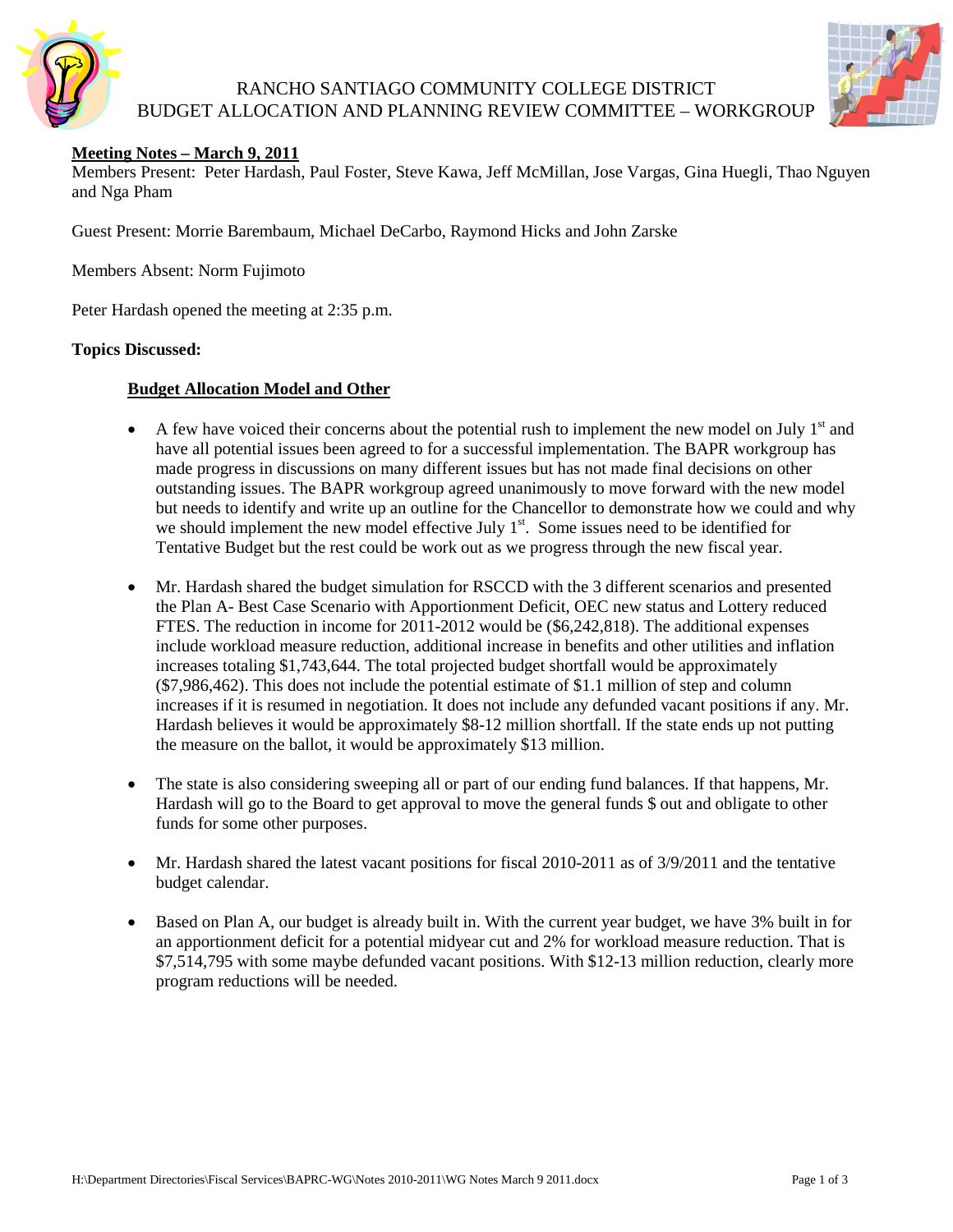# RANCHO SANTIAGO COMMUNITY COLLEGE DISTRICT BUDGET ALLOCATION AND PLANNING REVIEW COMMITTEE – WORKGROUP

- Budget Assumption recommendations for fiscal year 2011-2012
	- o General Assumptions
		- Balance budget with PY unrestricted ending balance but need \$25 million in cash accommodation for deferral from July – October.
		- 5% Contingency Reserve
		- Need to have an action item in the next BAPR meeting regarding the new SB 361 Revenue Distribution Model
		- Planning Documents & Processes
	- o Revenue Assumptions
		- **Workload measure reduction 6%**
		- Cost of Living Adjustment (COLA) of 0.00%
		- All reductions to Categorical Programs will be borne by those Categorical Programs
		- **Enrollment Growth for RSCCD 0.00%**
		- Lottery Revenue at School Services of California Rate includes Workload Measure Reductions
	- o Expense Assumptions
		- Meet all negotiated contractual obligations
- Mr. Hardash also shared the 2009-10 Recalculation Apportionment (Exhibit E) shows no deficits built in. The 2010-11 First Principal Apportionment (Exhibit C) shows a deficit built in of \$1,075,863. The estimated ending fund balance of \$45.76 million would most likely be reduced by this amount to \$44.68 million.
- Mr. Hardash shared the Contra Costa Community College District SB 361 Revenue Allocation Simulation and the RSCCD SB 361 Revenue Allocation Simulation shared previously with the 2 college's Academic Senate meetings to reinforce the new allocation model.
- We will need to do a simulation of each college without the ending fund balance to see if colleges are spending more than what they are earned.
- We have gone through discussion of many issues and will start documenting who will be responsible for what item in the next BAPR workgroup. The new allocation model will divide up the revenue. The colleges will be responsible for their own costs with the decisions that are made.